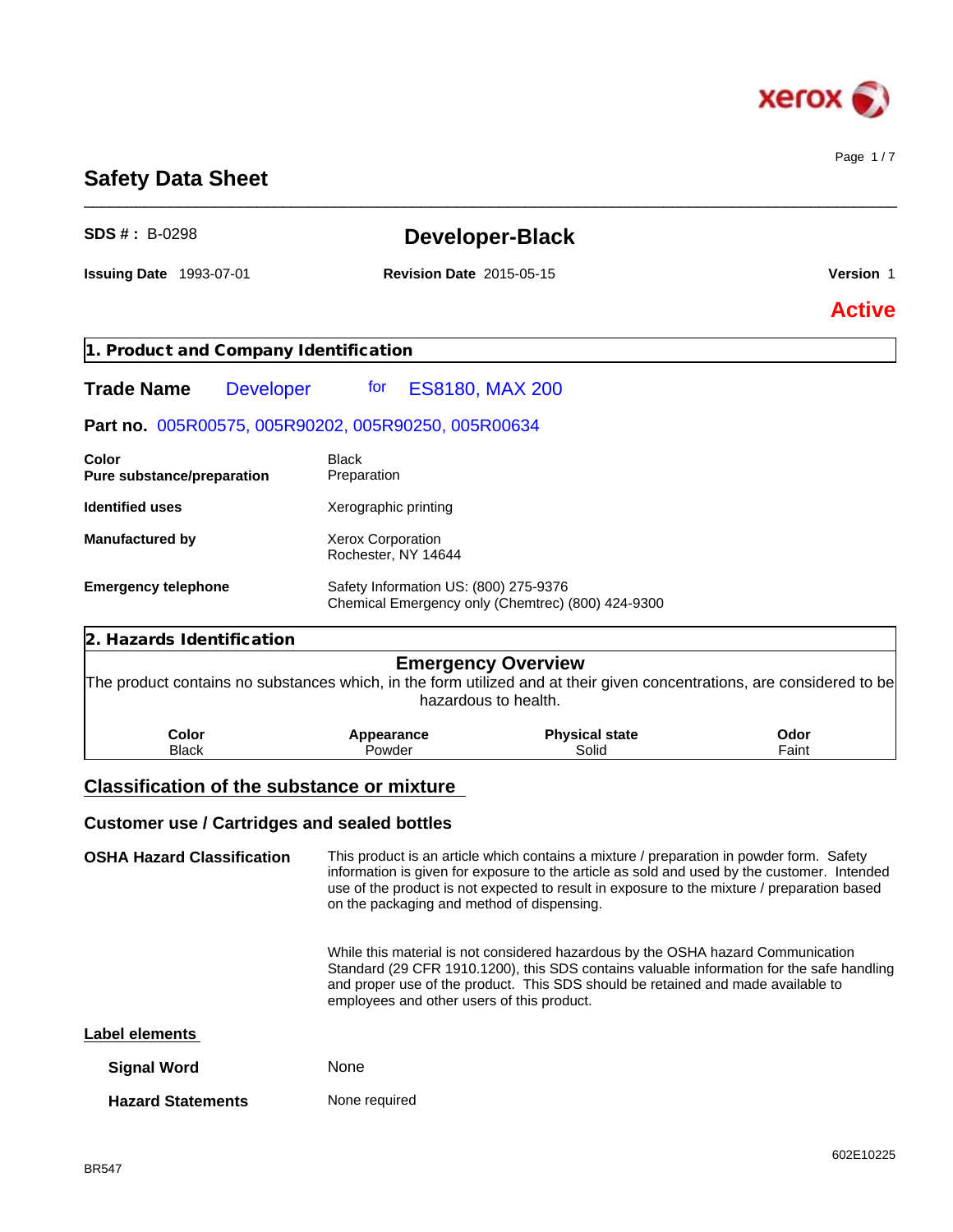

# \_\_\_\_\_\_\_\_\_\_\_\_\_\_\_\_\_\_\_\_\_\_\_\_\_\_\_\_\_\_\_\_\_\_\_\_\_\_\_\_\_\_\_\_\_\_\_\_\_\_\_\_\_\_\_\_\_\_\_\_\_\_\_\_\_\_\_\_\_\_\_\_\_\_\_\_\_\_\_\_\_\_\_\_\_\_\_\_\_\_\_\_\_\_ **SDS # :** B-0298 **Developer-Black** Page 2 / 7

| <b>Precautionary Statements</b>                              | None required                                                                                                                                                                                                    |
|--------------------------------------------------------------|------------------------------------------------------------------------------------------------------------------------------------------------------------------------------------------------------------------|
| <b>Potential Health Effects</b>                              |                                                                                                                                                                                                                  |
| <b>Principle Routes of Exposure</b><br><b>Acute toxicity</b> | Inhalation                                                                                                                                                                                                       |
| <b>Eyes</b>                                                  | No known effect                                                                                                                                                                                                  |
| <b>Skin</b>                                                  | No known effect                                                                                                                                                                                                  |
| <b>Inhalation</b>                                            | No known effect                                                                                                                                                                                                  |
| Ingestion                                                    | No known effect                                                                                                                                                                                                  |
| <b>Chronic effects</b>                                       |                                                                                                                                                                                                                  |
| <b>Main symptoms</b>                                         | Overexposure may cause:<br>mild respiratory irritation similar to nuisance dust.                                                                                                                                 |
| Aggravated medical conditions<br><b>Environmental hazard</b> | None under normal use conditions<br>The environmental impact of this product has not been fully investigated. However, this<br>preparation is not expected to present significant adverse environmental effects. |

### 3. Composition/Information on Ingredients

| <b>Chemical Name</b>       | <b>CAS-No</b> | Weight % |
|----------------------------|---------------|----------|
| Ferrite                    | 66402-68-4    | >95      |
| Styrene/acrylate copolymer | 25767-47-9    | <ວ       |
| Polyethylene wax           | 9002-88-4     | <ວ       |
| Polypropylene wax          | 9003-07-0     | <ວ       |
| Carbon Black               | 1333-86-4     | <ວ       |

4. First Aid Measures

| General advice                    | For external use only. When symptoms persist or in all cases of doubt seek medical advice.<br>Show this material safety data sheet to the doctor in attendance. |
|-----------------------------------|-----------------------------------------------------------------------------------------------------------------------------------------------------------------|
| Eye contact                       | Immediately flush with plenty of water. After initial flushing, remove any contact lenses and<br>continue flushing for at least 15 minutes                      |
| <b>Skin contact</b>               | Wash skin with soap and water                                                                                                                                   |
| <b>Inhalation</b>                 | Move to fresh air                                                                                                                                               |
| Ingestion                         | Rinse mouth with water and afterwards drink plenty of water or milk                                                                                             |
| Notes to physician                | Treat symptomatically                                                                                                                                           |
| <b>Protection of first-aiders</b> | No special protective equipment required                                                                                                                        |
|                                   |                                                                                                                                                                 |

|  | 5. Fire-Fighting Measures |  |
|--|---------------------------|--|
|  |                           |  |

| <b>Flammable properties</b>    | Not flammable. Will not readily ignite                            |
|--------------------------------|-------------------------------------------------------------------|
| <b>Flash point</b>             | Not applicable                                                    |
| Suitable extinguishing media   | Use water spray or fog; do not use straight streams, Foam         |
| Unsuitable extinguishing media | Do not use a solid water stream as it may scatter and spread fire |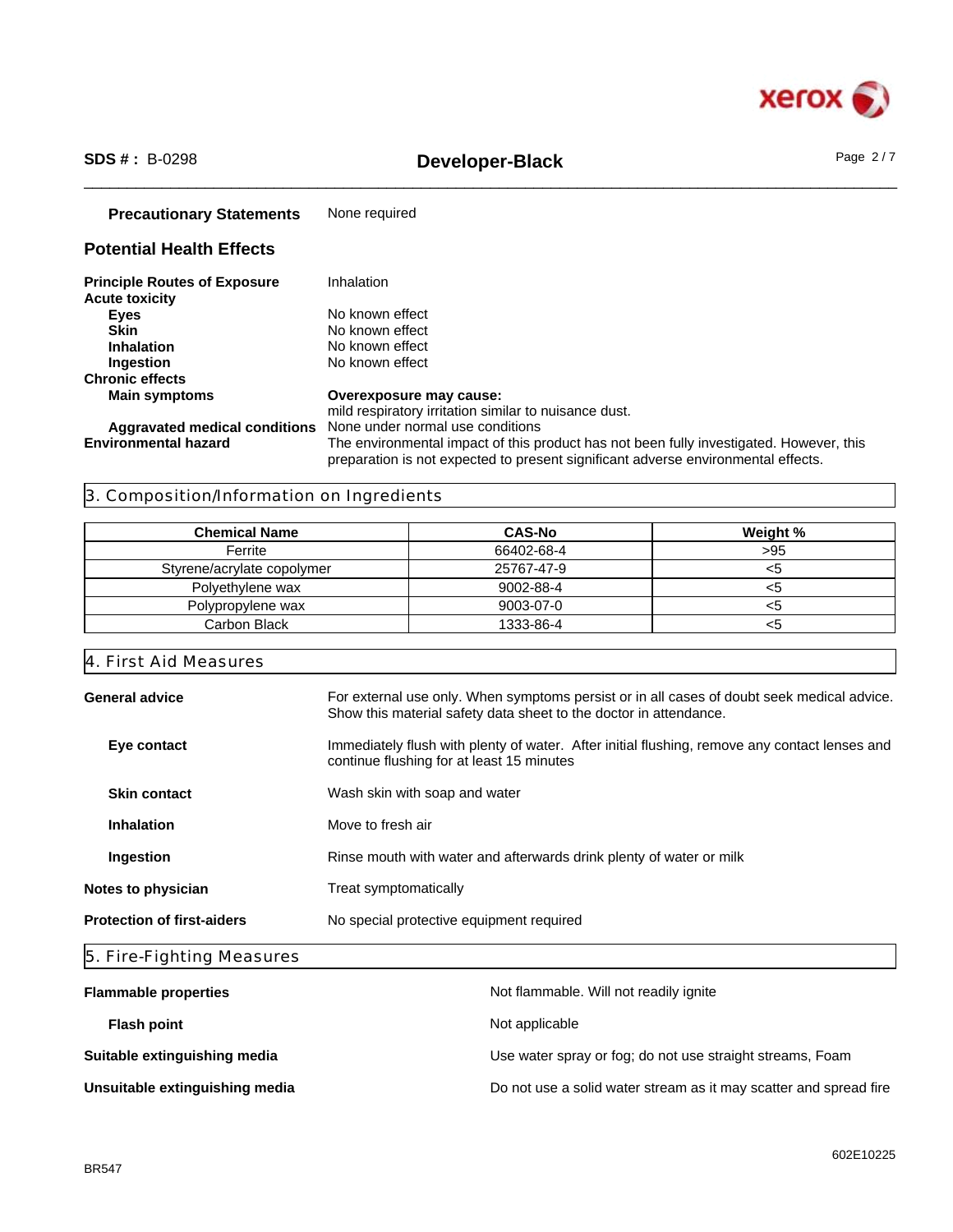

\_\_\_\_\_\_\_\_\_\_\_\_\_\_\_\_\_\_\_\_\_\_\_\_\_\_\_\_\_\_\_\_\_\_\_\_\_\_\_\_\_\_\_\_\_\_\_\_\_\_\_\_\_\_\_\_\_\_\_\_\_\_\_\_\_\_\_\_\_\_\_\_\_\_\_\_\_\_\_\_\_\_\_\_\_\_\_\_\_\_\_\_\_\_ **SDS # :** B-0298 **Developer-Black** Page 3 / 7

#### **Specific hazards arising from the chemical**

**Explosion Data Sensitivity to Mechanical Impact**<br> **Sensitivity to Static Discharge**<br> **Sensitivity to Static Discharge**<br> **Sensitivity to Static Discharge** 

**Hazardous combustion products Hazardous decomposition products due to incomplete** combustion, Carbon oxides, Nitrogen oxides (NOx)

> Fine dust dispersed in air, in sufficient concentrations, and in the presence of an ignition source is a potential dust explosion hazard

#### **Protective Equipment and Precautions for Firefighters**

In the event of fire and/or explosion do not breathe fumes. Wear fire/flame resistant/retardant clothing. Use self-contained pressure-demand breathing apparatus if needed to prevent exposure to smoke or airborne toxins.

### 6. Accidental Release Measures

| <b>Personal Precautions</b>                     | Avoid breathing dust                                                                                                                                                         |
|-------------------------------------------------|------------------------------------------------------------------------------------------------------------------------------------------------------------------------------|
| <b>Environmental Precautions</b>                | No special environmental precautions required                                                                                                                                |
| <b>Methods for containment</b>                  | Prevent dust cloud                                                                                                                                                           |
| Methods for cleaning up                         | Prevent dust cloud. Sweep up or vacuum up spillage and collect in suitable container for<br>disposal. Use non-sparking tools and equipment.                                  |
| <b>Other Information</b>                        | The environmental impact of this product has not been fully investigated. However, this<br>preparation is not expected to present significant adverse environmental effects. |
| 7. Handling and Storage                         |                                                                                                                                                                              |
| Advice on safe handling                         | Handle in accordance with good industrial hygiene and safety practice<br>Avoid dust accumulation in enclosed space<br>Prevent dust cloud                                     |
| <b>Technical measures/Storage</b><br>conditions | Keep container tightly closed in a dry and well-ventilated place<br>Store at room temperature                                                                                |
| <b>Hygiene measures</b>                         | None under normal use condtions                                                                                                                                              |

## **Exposure guidelines**

#### **Product information**

| <b>ACGIH TLV TWA</b>        | 10 mg/m <sup>3</sup> (inhalable particles) |
|-----------------------------|--------------------------------------------|
| <b>ACGIH TLV TWA</b>        | 3 mg/m <sup>3</sup> (respirable dust)      |
| <b>OSHA PEL TWA</b>         | 15 mg/m <sup>3</sup> (total dust)          |
| <b>OSHA PEL TWA</b>         | $5 \text{ mg/m}^3$ (respirable dust)       |
| <b>Xerox Exposure Limit</b> | 2.5 mg/m <sup>3</sup> (total dust)         |
| <b>Xerox Exposure Limit</b> | 0.4 mg/m <sup>3</sup> (respirable dust)    |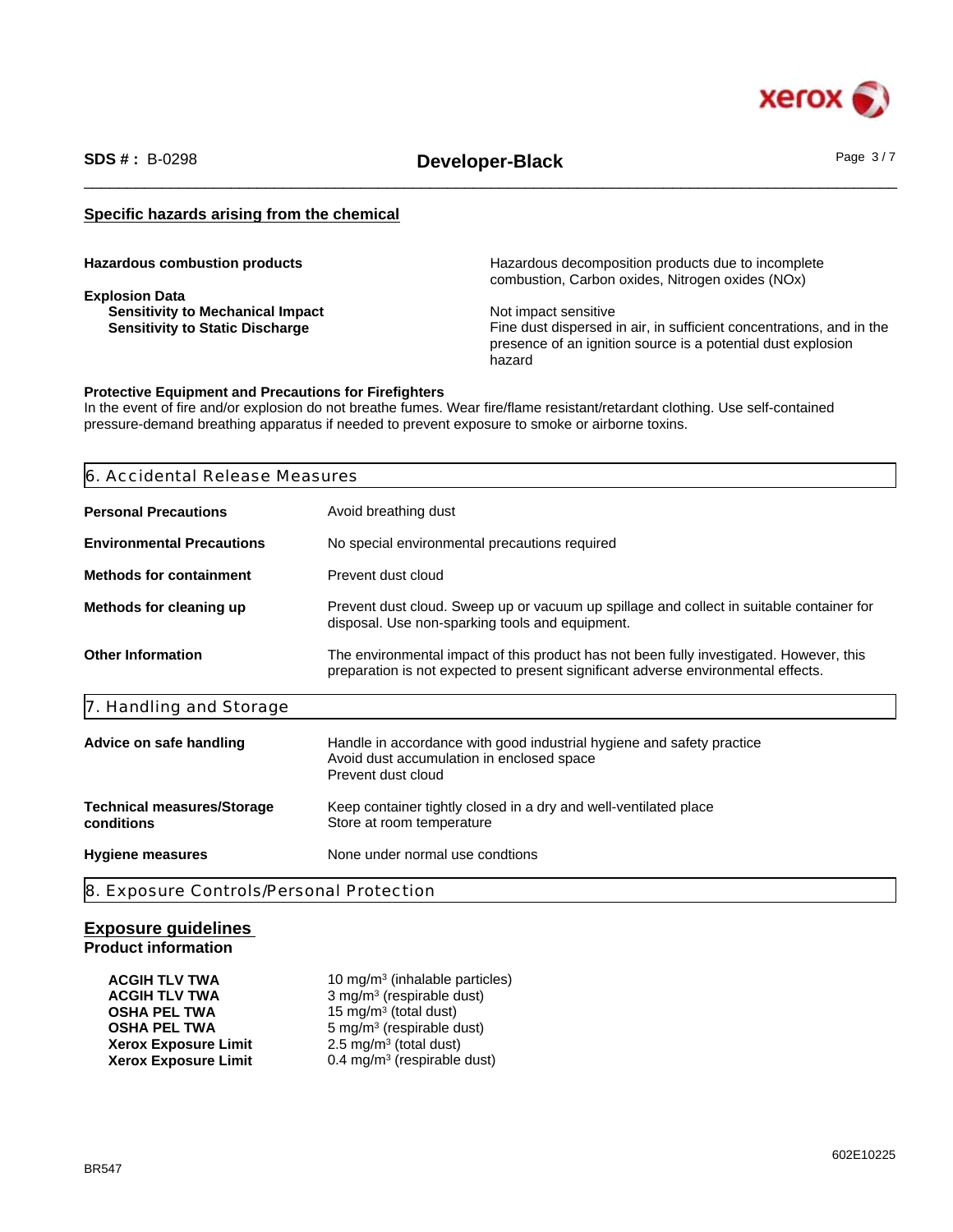

\_\_\_\_\_\_\_\_\_\_\_\_\_\_\_\_\_\_\_\_\_\_\_\_\_\_\_\_\_\_\_\_\_\_\_\_\_\_\_\_\_\_\_\_\_\_\_\_\_\_\_\_\_\_\_\_\_\_\_\_\_\_\_\_\_\_\_\_\_\_\_\_\_\_\_\_\_\_\_\_\_\_\_\_\_\_\_\_\_\_\_\_\_\_ **SDS # :** B-0298 **Developer-Black** Page 4 / 7

#### **Other Information**

The results obtained from a Xerox sponsored Chronic Toner Inhalation Study demonstrated no lung changes in rats for the lowest (1 mg/m<sup>3</sup> ) exposure level (the level most relevant to potential human exposure). A very slight degree of fibrosis was noted in 25% of animals at the middle (4mg/m<sup>3</sup>) exposure level, while a slight degree of fibrosis was noted in all the animals at the highest (16 mg/m<sup>3</sup> ) exposure level. These findings are attributed to "lung overloading", a generic response to excessive amounts of any dust retained in the lungs for a prolonged period. This study was conducted using a special test toner to comply with an EPA testing protocol.

#### **Occupational Exposure Controls**

| <b>Engineering measures</b> | None under normal use conditions |  |
|-----------------------------|----------------------------------|--|
|-----------------------------|----------------------------------|--|

#### **Personal Protective Equipment**

#### **Customer use / Cartridges and sealed bottles**

| <b>Respiratory protection</b> | No special protective equipment required |
|-------------------------------|------------------------------------------|
| <b>Eye/Face protection</b>    | No special protective equipment required |
| Skin and body protection      | No special protective equipment required |
| <b>Hand protection</b>        | No special protective equipment required |

#### 9. Physical and Chemical Properties

| Appearance<br><b>Odor threshold</b><br>pH<br><b>Flash point</b> | Powder<br>Not applicable<br>Not applicable<br>Not applicable |                                                               | Odor<br><b>Physical state</b><br>Color<br><b>Boiling</b><br>point/range | Faint<br>Solid<br><b>Black</b><br>Not applicable                                             |  |
|-----------------------------------------------------------------|--------------------------------------------------------------|---------------------------------------------------------------|-------------------------------------------------------------------------|----------------------------------------------------------------------------------------------|--|
| <b>Autoignition</b><br>temperature                              | Not applicable                                               |                                                               |                                                                         |                                                                                              |  |
| <b>Flammability Limits in Air</b>                               |                                                              | Not applicable                                                |                                                                         |                                                                                              |  |
| <b>Explosive properties</b><br>Vapor pressure                   |                                                              | source is a potential dust explosion hazard<br>Not applicable |                                                                         | Fine dust dispersed in air, in sufficient concentrations, and in the presence of an ignition |  |
| Vapor density<br><b>Water solubility</b>                        |                                                              | Not applicable<br>Negligible                                  |                                                                         |                                                                                              |  |
| <b>Viscosity</b>                                                |                                                              | Not applicable                                                |                                                                         |                                                                                              |  |
| <b>Partition coefficient</b><br><b>Evaporation rate</b>         |                                                              | Not applicable<br>Not applicable                              |                                                                         |                                                                                              |  |
| <b>Melting point/range</b>                                      |                                                              | Not determined                                                |                                                                         |                                                                                              |  |
| <b>Freezing point</b>                                           |                                                              | Not applicable                                                |                                                                         |                                                                                              |  |
| <b>Decomposition temperature</b>                                |                                                              | Not determined                                                |                                                                         |                                                                                              |  |
| <b>Specific gravity</b>                                         |                                                              | 1 (toner component)                                           |                                                                         |                                                                                              |  |
|                                                                 |                                                              | $\sim$ 5 (carrier component)                                  |                                                                         |                                                                                              |  |

#### 10. Stability and Reactivity

**Reactivity Reactivity No dangerous reaction known under conditions of normal use**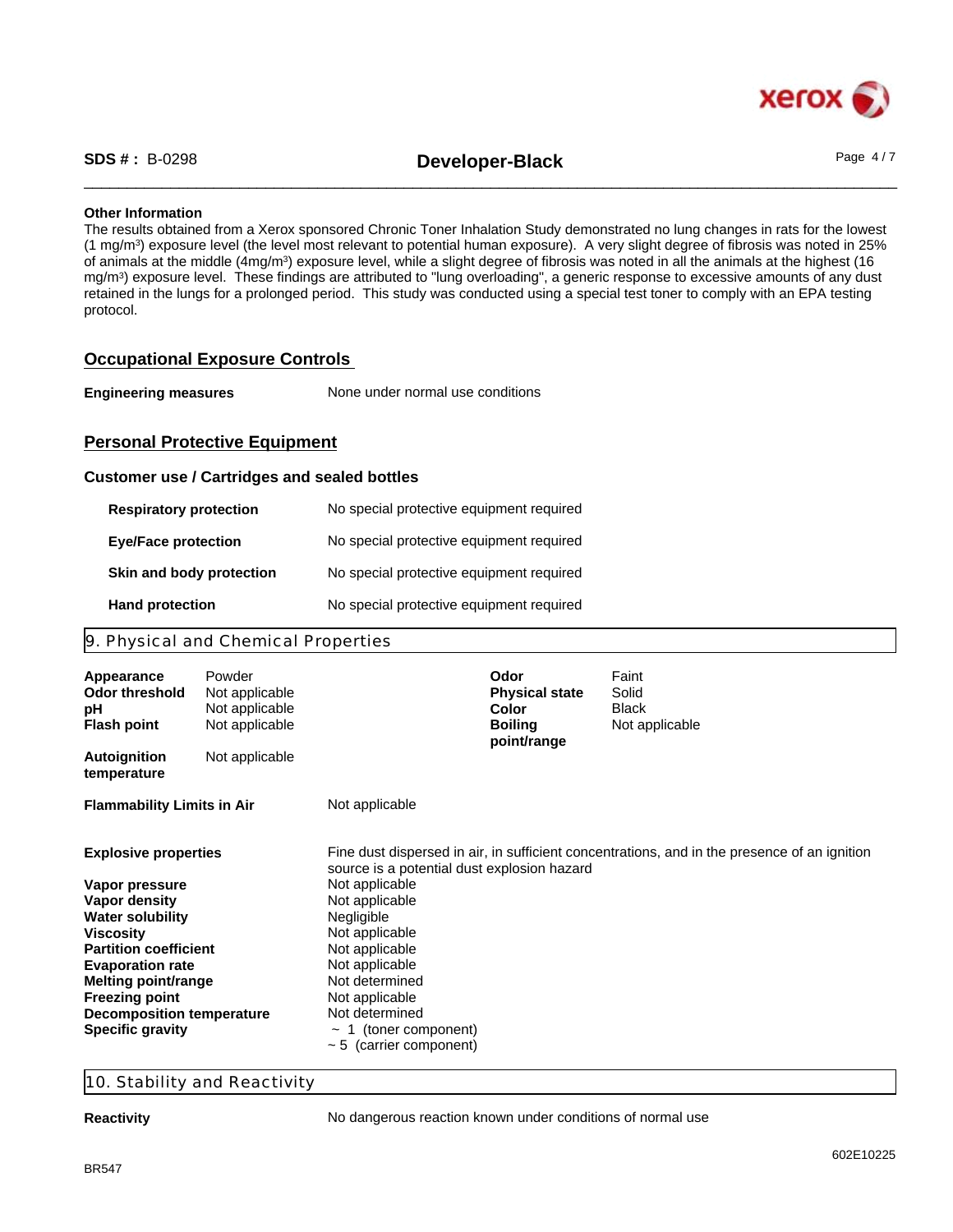

| <b>SDS #: B-0298</b>                                   | <b>Developer-Black</b>                                                                                                                                            | Page $5/7$ |
|--------------------------------------------------------|-------------------------------------------------------------------------------------------------------------------------------------------------------------------|------------|
| <b>Stability</b>                                       | Stable under normal conditions                                                                                                                                    |            |
| Incompatible products                                  | None                                                                                                                                                              |            |
| <b>Conditions to Avoid</b>                             | Prevent dust cloud<br>Fine dust dispersed in air, in sufficient concentrations, and in the presence of an ignition<br>source is a potential dust explosion hazard |            |
| Hazardous Decomposition Products None under normal use |                                                                                                                                                                   |            |
| <b>Hazardous polymerization</b>                        | Hazardous polymerization does not occur                                                                                                                           |            |
| <b>Hazardous reactions</b>                             | None under normal processing                                                                                                                                      |            |

11. Toxicological Information

The toxicity data noted below is based on the test results of similar reprographic materials.

#### **Acute toxicity**

| <b>AVULG LUAIVILY</b>                |                                  |                                                                                      |            |
|--------------------------------------|----------------------------------|--------------------------------------------------------------------------------------|------------|
| <b>Product information</b>           |                                  |                                                                                      |            |
| <b>Irritation</b>                    |                                  | No skin irritation, No eye irritation                                                |            |
| LD50 Oral                            | $> 5$ g/kg (rat)                 |                                                                                      |            |
| <b>LD50 Dermal</b>                   | $> 5$ g/kg (rabbit)              |                                                                                      |            |
| <b>LC50 Inhalation:</b>              |                                  | $> 5$ mg/L (rat, 4 hr)                                                               |            |
| <b>Eyes</b>                          | No known effect                  |                                                                                      |            |
| <b>Skin</b>                          | No known effect                  |                                                                                      |            |
| <b>Inhalation</b>                    | No known effect                  |                                                                                      |            |
| Ingestion                            | No known effect                  |                                                                                      |            |
| <b>Chronic toxicity</b>              |                                  |                                                                                      |            |
| <b>Product information</b>           |                                  |                                                                                      |            |
| <b>Chronic effects</b>               |                                  | No known effects under normal use conditions                                         |            |
| <b>Main symptoms</b>                 |                                  | <b>Overexposure may cause:</b> mild respiratory irritation similar to nuisance dust. |            |
| <b>Aggravated medical conditions</b> | None under normal use conditions |                                                                                      |            |
| Carcinogenicity                      |                                  | See "Other Information" in this section.                                             |            |
| <b>Chemical Name</b>                 |                                  | <b>IARC</b>                                                                          | <b>NTP</b> |
| Carbon Black                         |                                  | 2B                                                                                   |            |

#### **Other information**

The IARC (International Agency for Research on Cancer) has listed carbon black as "possibly carcinogenic to humans". The classification is based on studies evaluating pure, "free" carbon black. In contrast, toner is a formulation composed of specially prepared polymer and a small amount of carbon black (or other pigment). In the process of making toner, the small amount of carbon black becomes encapsulated within a matrix. Xerox has performed extensive testing of toner, including a chronic bioassay (test for potential carcinogenicity). Exposure to toner did not produce evidence of cancer in exposed animals. The results were submitted to regulatory agencies and published extensively.

| <b>Other toxic effects</b>  |                                          |
|-----------------------------|------------------------------------------|
| <b>Product information</b>  |                                          |
| <b>Sensitization</b>        | No sensitization responses were observed |
| <b>Mutagenic effects</b>    | Not mutagenic in AMES Test               |
| <b>Target organ effects</b> | None known                               |
| Other adverse effects       | None known                               |
| <b>Aspiration Hazard</b>    | Not applicable                           |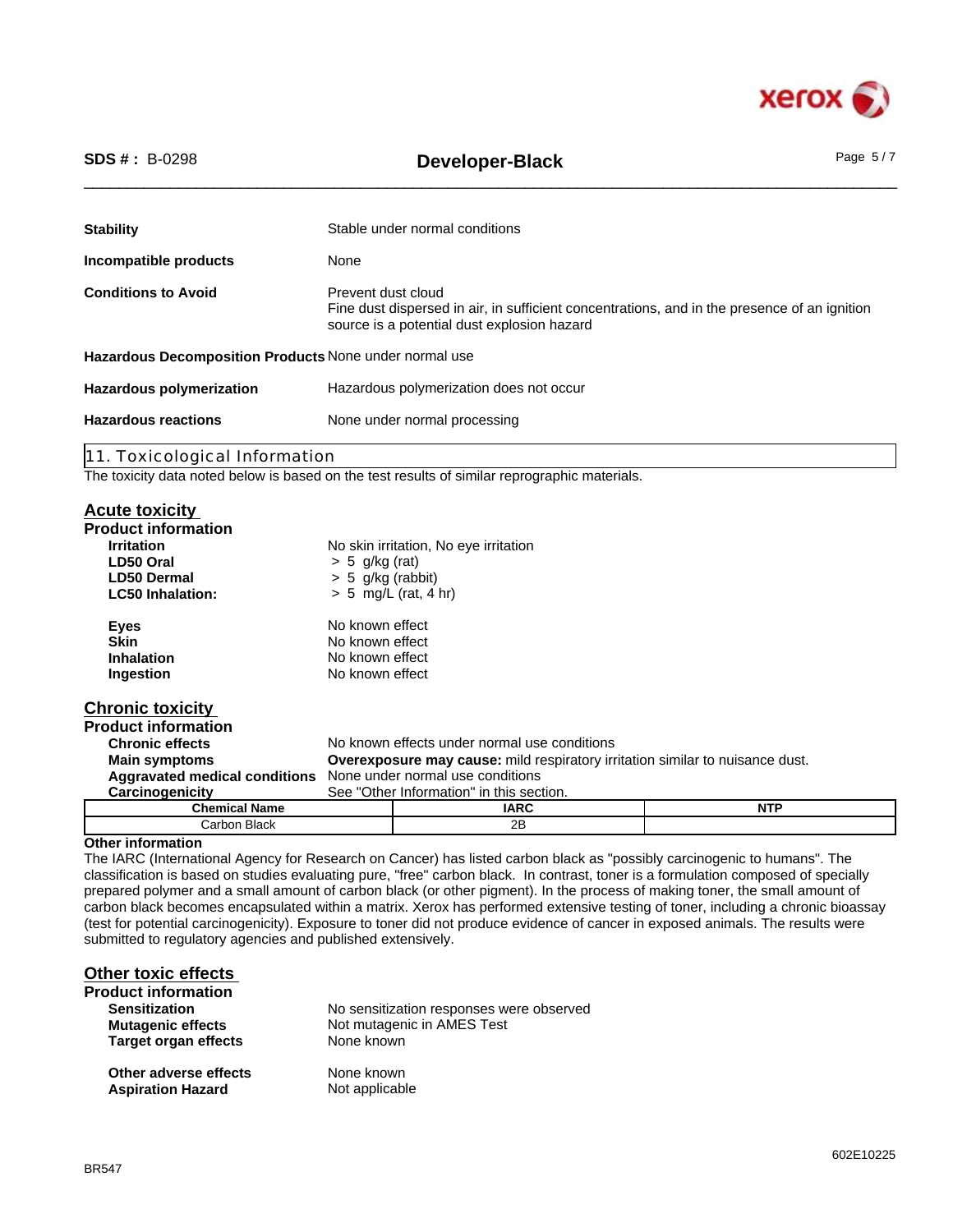

\_\_\_\_\_\_\_\_\_\_\_\_\_\_\_\_\_\_\_\_\_\_\_\_\_\_\_\_\_\_\_\_\_\_\_\_\_\_\_\_\_\_\_\_\_\_\_\_\_\_\_\_\_\_\_\_\_\_\_\_\_\_\_\_\_\_\_\_\_\_\_\_\_\_\_\_\_\_\_\_\_\_\_\_\_\_\_\_\_\_\_\_\_\_ **SDS # :** B-0298 **Developer-Black** Page 6 / 7

#### 12. Ecological Information

#### **Ecotoxicity**

The environmental impact of this product has not been fully investigated. However, this preparation is not expected to present significant adverse environmental effects.

| 13. Disposal Considerations   |                                                                                                                                                                                                                                                                                                                                                                                                                                                                                                                                |  |
|-------------------------------|--------------------------------------------------------------------------------------------------------------------------------------------------------------------------------------------------------------------------------------------------------------------------------------------------------------------------------------------------------------------------------------------------------------------------------------------------------------------------------------------------------------------------------|--|
| <b>Waste Disposal Methods</b> | This material, as supplied, is not a hazardous waste according to Federal regulations (40<br>CFR 261). This material could become a hazardous waste if it is mixed with or otherwise<br>comes in contact with a hazardous waste, if chemical additions are made to this material, or<br>if the material is processed or otherwise altered. Consult 40 CFR 261 to determine whether<br>the altered material is a hazardous waste. Consult the appropriate state, regional, or local<br>regulations for additional requirements. |  |
| <b>Contaminated packaging</b> | Dispose of in accordance with local regulations.                                                                                                                                                                                                                                                                                                                                                                                                                                                                               |  |
| 14. Transport Information     |                                                                                                                                                                                                                                                                                                                                                                                                                                                                                                                                |  |

**Note** This material is not subject to regulation as a hazardous material for shipping.

| 15. Regulatory Information |  |
|----------------------------|--|
|                            |  |

#### **OSHA Regulatory Status**

This product is an article which contains a mixture / preparation in powder form. Safety information is given for exposure to the article as sold and used by the customer. Intended use of the product is not expected to result in exposure to the mixture / preparation based on the packaging and method of dispensing.

While this material is not considered hazardous by the OSHA hazard Communication Standard (29 CFR 1910.1200), this SDS contains valuable information for the safe handling and proper use of the product. This SDS should be retained and made available to employees and other users of this product.

| International Inventories |          |  |
|---------------------------|----------|--|
| <b>TSCA</b>               | Complies |  |
| <b>DSL/NDSL</b>           | Complies |  |

#### **U.S. Federal Regulations**

#### **SARA 313**

Section 313 of Title III of the Superfund Amendments and Reauthorization Act of 1986 (SARA). This product does not contain any chemicals which are subject to the reporting requirements of the Act and Title 40 of the Code of Federal Regulations, Part 372. **Clean Water Act**

This product is not regulated as a pollutant pursuant to the Clean Water Act (40 CFR 122.21 and 40 CFR 122.42).

**Clean Air Act, Section 112 Hazardous Air Pollutants (HAPs) (see 40 CFR 61)**

This product is not regulated as a hazardous air pollutant (HAPS) under Section 112 of the Clean Air Act Amendments of 1990. **CERCLA**

This material, as supplied, does not contain any substances regulated as hazardous substances under the Comprehensive Environmental Response Compensation and Liability Act (CERCLA) (40 CFR 302) or the Superfund Amendments and Reauthorization Act (SARA) (40 CFR 355). There may be specific reporting requirements at the local, regional, or state level pertaining to releases of this material.

**TSCA**

TSCA 12(b) does not apply to this product.

#### **U.S. State Regulations**